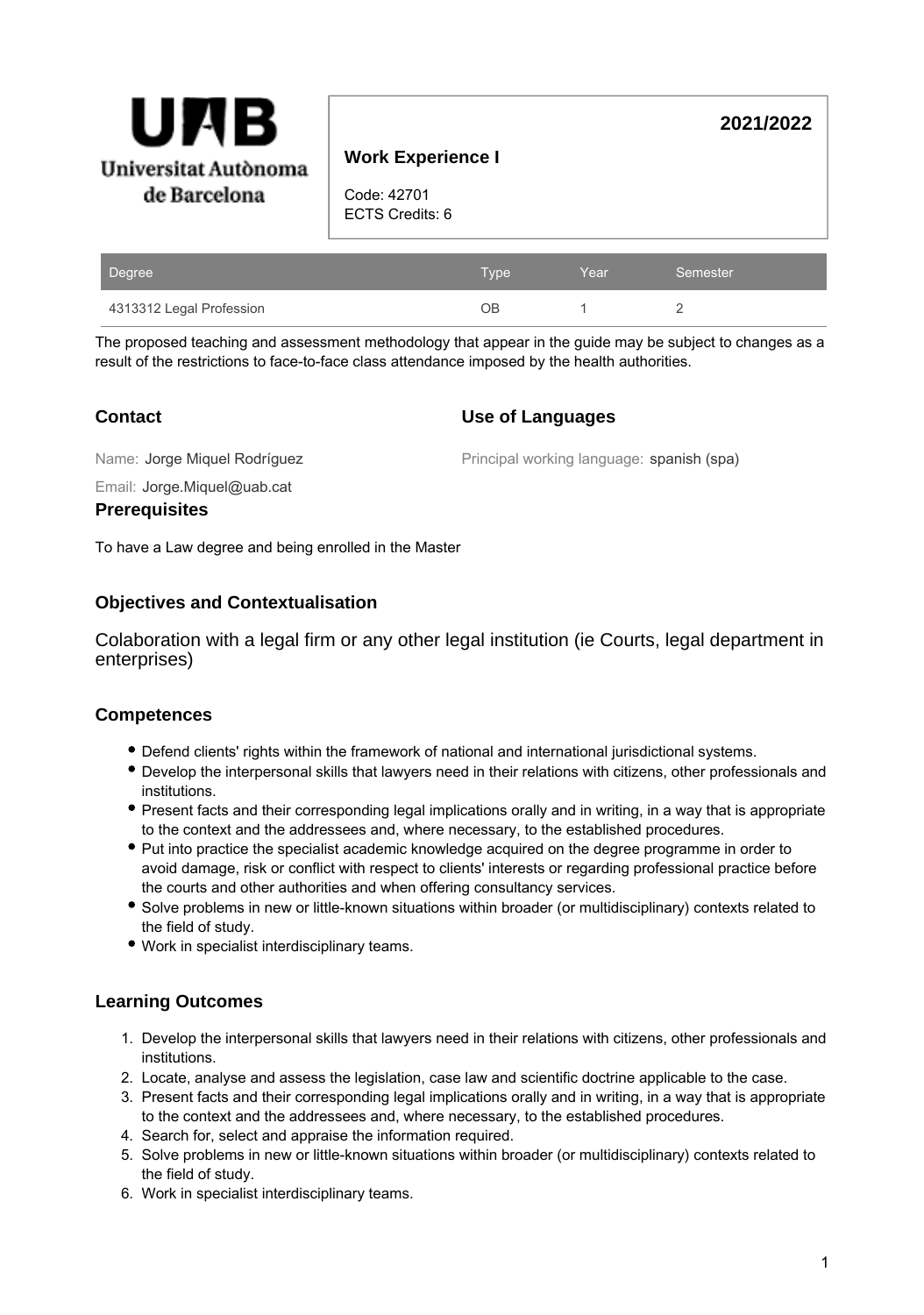# **Content**

Students work in a legal firm or the legal department in any enterprise or public institution even in courts

### **Methodology**

Practical methodology, working in the legal profession

Annotation: Within the schedule set by the centre or degree programme, 15 minutes of one class will be reserved for students to evaluate their lecturers and their courses or modules through questionnaires.

## **Activities**

| <b>Title</b>                              | <b>Hours</b> | <b>ECTS</b> | <b>Learning Outcomes</b> |
|-------------------------------------------|--------------|-------------|--------------------------|
| Type: Directed                            |              |             |                          |
| activitites at the place of destiny       | 125          | 5           | 4, 2, 5, 1, 6, 3         |
| Type: Supervised                          |              |             |                          |
| search of case law and similar activities | 10           | 0.4         | 4, 2, 3                  |
| writing legal documents                   | 10           | 0.4         | 4, 2, 5, 6, 3            |
| Type: Autonomous                          |              |             |                          |
| report writing                            | 5            | 0.2         | 4, 1, 6                  |

# **Assessment**

90% of the mark is obtained with a report written by the tutor

10% of the mark is obtained with a report written by the student

### **Assessment Activities**

| <b>Title</b>   | Weighting | <b>Hours</b> | <b>ECTS</b> | <b>Learning Outcomes</b> |
|----------------|-----------|--------------|-------------|--------------------------|
| Student report | 10%       |              |             | 4, 2, 5, 1, 6, 3         |
| Tutor report   | 90%       |              |             | 4, 2, 5, 6, 3            |

# **Bibliography**

-AA.VV., Acceso a la abogacía, 2015-2016, Madrid: Francis Lefebvre, 2015.

-PALOMAR OLMEDO, Alberto(Dir.), Practicum acceso a la abogacía 2016, Cizur Menor (Navarra): Aranzadi,2015

# **Software**